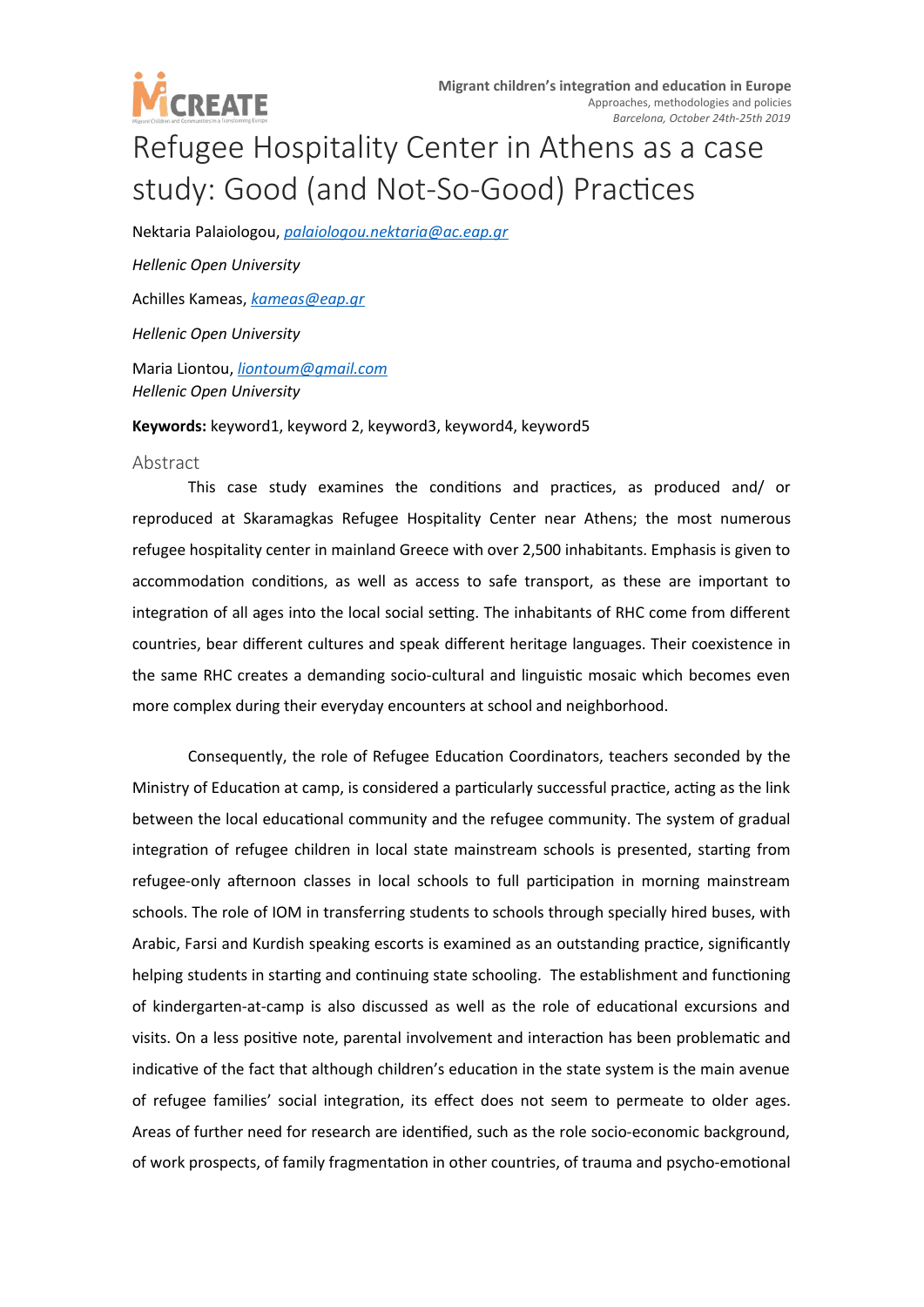health etc.

The ultimate aim is to broaden our scope and apply the results of our study in larger establishments in order to counteract those factors that usually lead refugee and asylum seeking children to a feeling of lost and frustration, help them gain a sense of belongingness, and assist them to a passage in a pluralist citizenship. Thus, support to their linguistic practices, understanding of their linguistic landscapes, empowerment of their identities, assessment of their needs could provide a bridge that would allow for RHC's inhabitants to reach out at the main stream educational system in confidence of their successful participation which would ensure them a sense of safety, belongingness and social inclusion, too.

## References

- Amnesty International (2016). Greece: 'Our hope is broken'. European paralysis leaves thousands of refugees stranded in Greece, Report on Greece September 2016, available from:<https://www.amnesty.org/en/documents/eur25/4843/2016/en/>
- Bauman, Zygmunt (2004). *Wasted Lives: Mondernity and Its Outcasts*. Cambridge: Polity Press.
- Council of Europe (2014). The linguistic integration of adult migrants: from one country to another, from one language to another. Strasbourg Cedex: Council of Europe Publishing.
- Creswell, J. (2011), Education Research: Planning, Conducting, and Evaluating Quantitative and Qualitative Research, Pearson Publications.
- Cummins, J. (2001). *Negotiating Identities: Education for empowerment in a diverse society.* 2nd Edition. Los Angeles: California Association for Bilingual Education.
- Cummins, J., & Early, M. (2011). *Identity texts the collaborative power in multilingual schools*. Hockley, UK: Trentham Books.
- Dryden-Peterson, S. (2011). Refugee education. A global review. United Nations High Commissioner for Refugees. Ontario Institute for Studies in Education, University of Toronto. Geneva, Switzerland: UNHCR.
- Dryden –Peterson, S. (2015).The educational experiences of refugee children in countries of first asylum. Washington, DC: Migration Policy Institute.
- European Parliament's Committee on Civil Liberties, Justice and Home Affairs (2017) *Mission Report following the LIBE Mission to Greece hotspots and Athens, 22 – 25 May 2017* availiable at: [http://www.europarl.europa.eu/cmsdata/136120/mission-report](http://www.europarl.europa.eu/cmsdata/136120/mission-report-greece.pdf)[greece.pdf](http://www.europarl.europa.eu/cmsdata/136120/mission-report-greece.pdf)
- Janks, H. (2010). Language, Power and Pedagogies. In N. H. Hornberger, & S. L. McKay (Eds.), Sociolinguistics and Language Education (p. 42). Bristol: Multilingual Matters.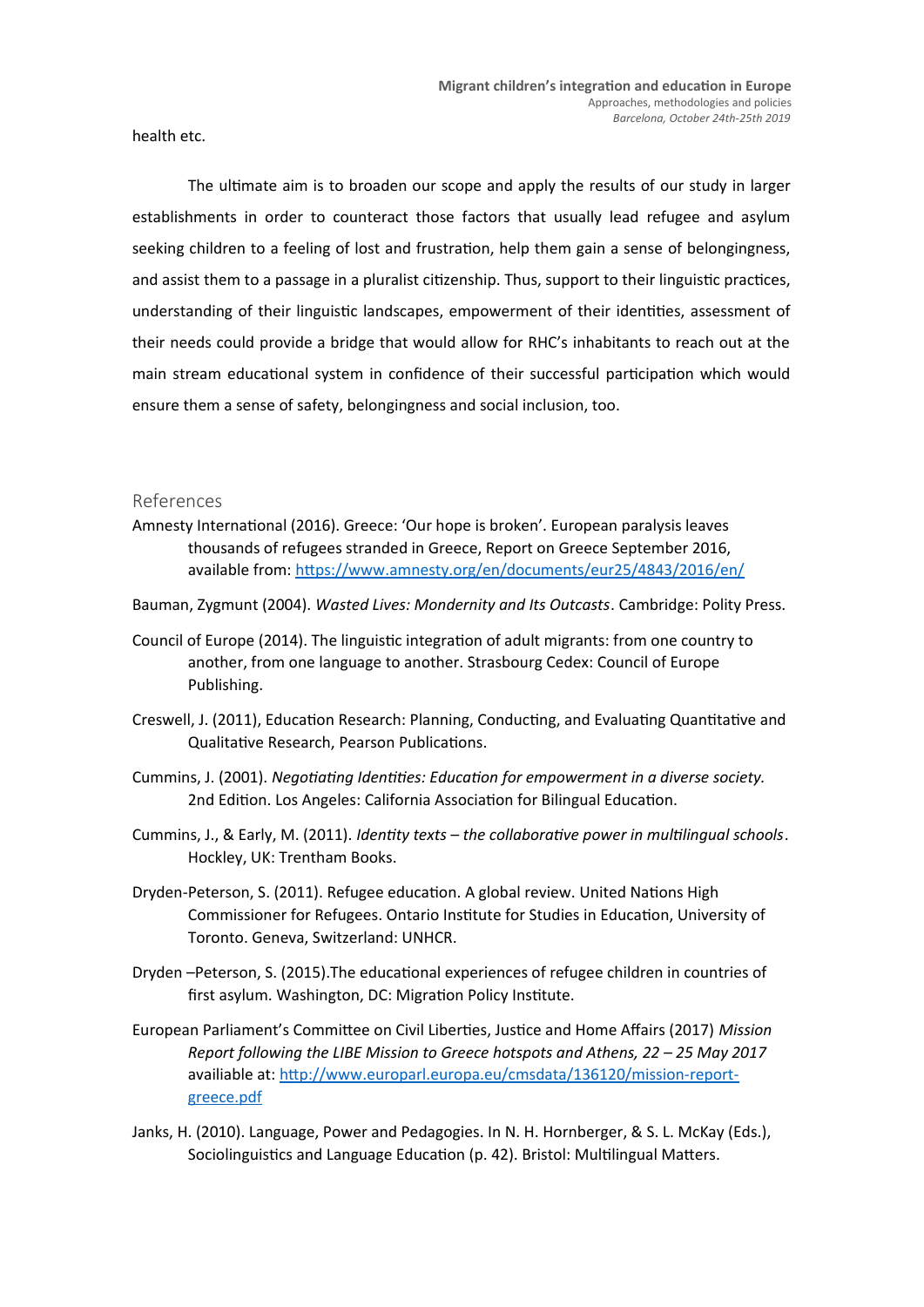- Hornberger, N.J. & Link, H., (2012). *Translanguaging in Today's Classrooms: A Biliteracy Lens*, 51:4, pp. 239 -247, DOI:10.1080/00405841.2012.726051.
- Kalantzakos Sophia (2017). Greece's Response to the Syrian Refugee Crisis. *The Jean Monnet Papers on Political Economy,* 15 available at: [https://www.uop.gr/images/files/jeanmonnet\\_15.pdf](https://www.uop.gr/images/files/jeanmonnet_15.pdf)
- Kaneva, D. (2012). Teaching and learning in diverse school contexts: the journeys of three newly arrived migrants. In D. Mallows (Ed.), Innovations in English language teaching for migrants and refugees (pp. 49-64). London, UK: Brititsh Council.
- Kourkouveli, E., Palaiologou, N., Dinas K. (2018). Presentation of programmes for language lesson in Primary School for refugee and immigrant students.ProceedingsoftheConferenceA School open to social and pedagogical challenges, 4-6th May, Directorate of Primary and Secondary Education in Central Macedonia, Thessaloniki.
- Mihatovic Dunja (2018). Report of the Commissioner for Human Rights of the Council of Europe following her visit to Greece from 25 to 29 June 2018 available at: [https://rm.coe.int/report-on-the-visit-to-greece-from-25-to-29-june-2018-by-dunja](https://rm.coe.int/report-on-the-visit-to-greece-from-25-to-29-june-2018-by-dunja-mijatov/16808ea5bd)[mijatov/16808ea5bd](https://rm.coe.int/report-on-the-visit-to-greece-from-25-to-29-june-2018-by-dunja-mijatov/16808ea5bd)
- Mijatovic Dunja Commissioner for Human Rights of the Council of Europe (2019). *Annual Activity Report 2018* available at: [https://rm.coe.int/annual-activity-report-2018-by](https://rm.coe.int/annual-activity-report-2018-by-dunja-mijatovic-council-of-europe-commi/168093a9a7)[dunja-mijatovic-council-of-europe-commi/168093a9a7](https://rm.coe.int/annual-activity-report-2018-by-dunja-mijatovic-council-of-europe-commi/168093a9a7)
- Palaiologou, N., Fountoulaki, G., & Liontou, M. (2019). Refugee Education in Greece: Challenges, Needs, and Priorities in Non-Formal Settings – An Intercultural Approach. In S. Peleg (Ed.),*Intercultural and Interfaith Dialogues for Global Peacebuilding and Stability*(pp. 165-197). Hershey, PA: IGI Global. doi:10.4018/978-1-5225-7585-6.ch008
- Palaiologou, N., Zembylas, M. (2018).Human Rights and Citizenship Education.An intercultural persective.Cambridge Scholars Publishing. Oxford. UK.
- Palaiologou, N., Michail, D., Toumpoulidis, I. (2017). Refugee Education in Greece, Multicountry Partnership to Enhance the Education of Refugee and Asylum – seeking Youth in Europe, PERAE Report for Greece, SIRIUS for EC.
- Palaiologou, N., Palaiologou. I. (2016) in: Brown, Z. (Ed.) Inclusive Education: Perspectives on pedagogy, policy and practice, Routledge Education Studies Series, London: Routledge, Routledge Education Series, 129-139.
- Pastoor, L. d. W. (2017) Reconceptualising refugee education: exploring the diverse learning contexts of unaccompanied young refugees upon resettlement, *Intercultural Education*, 28(2), 143-164.
- Pinson, H., & Arnot, M. (2007). Sociology of education and the wasteland of refugee education research. British Journal of Sociology of Education, 28(3), pp. 399-407.
- Rutter, J. (2006). Refugee Children in the UK. Maidenhead, Berkshire: Open University Press.